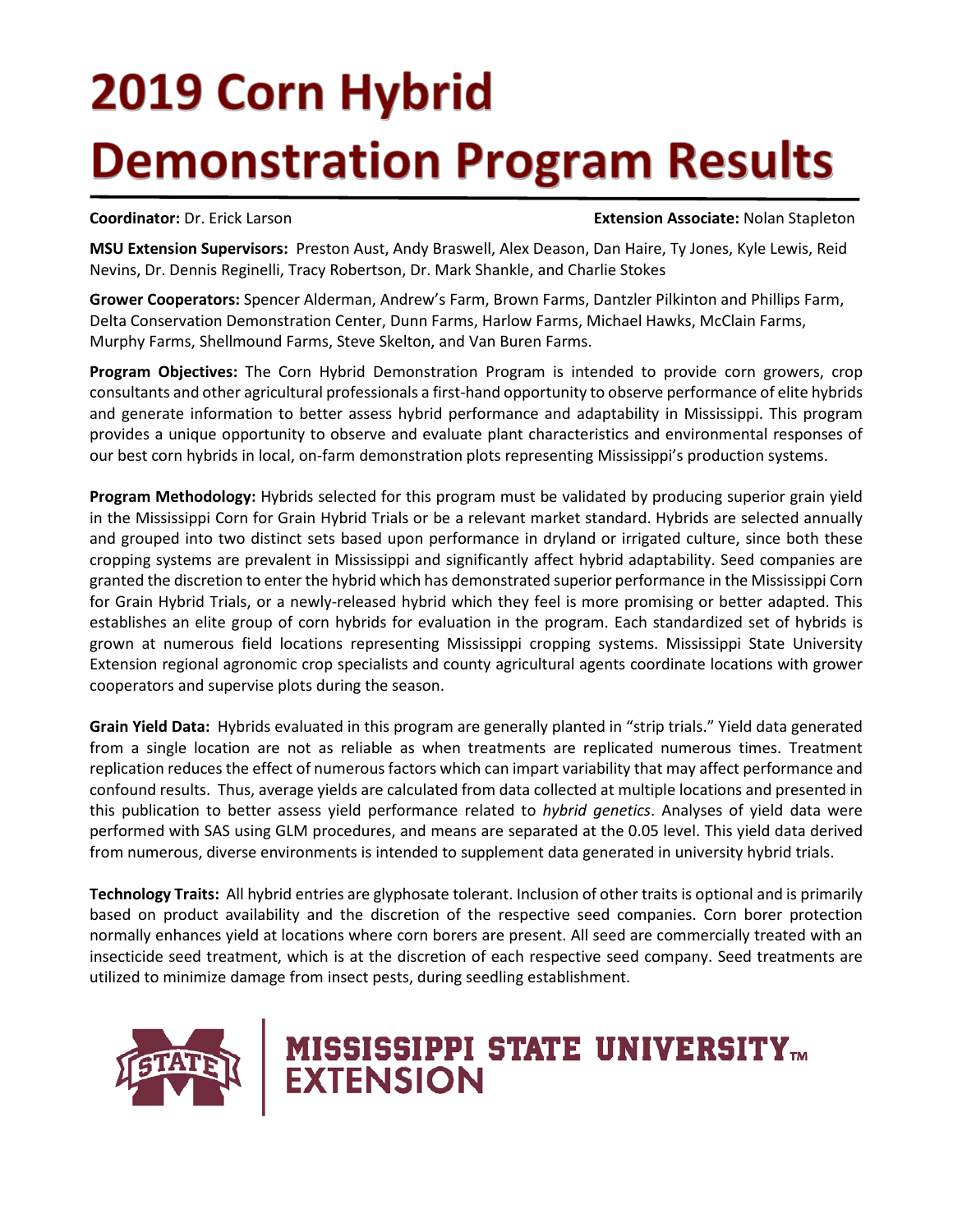**Relative Maturity:** Maturity is measured and reported as the number of days to tassel, as well as grain moisture at harvest. Grain moisture is represented for locations where grain was still actively drying at harvest.

**Plant Height:** Full plant height is measured after tassel emergence. Plant height is one of several factors which may affect light interception, which is critical to photosynthesis and grain yield. Short plant height may reduce potential light interception, particularly in wide rows. Tall plants are generally more likely to lodge and will likely have higher water demand during the growing season.

**Ear Height:** Ear height is measured and represented as a mean height above the soil surface. High ear placement may promote more efficient energy utilization in the plant, as leaves in the upper canopy intercept more light and produce more photosynthetic energy for the developing ear. However, high ear placement may make plants more top-heavy and thus more prone to lodge when exposed to strong wind.

**Stalk Strength:** An evaluation of a hybrid's ability to resist stalk lodging, which is when the lower stalk bends, collapses or breaks above ground level. Stalk lodging often increases when harvest is delayed by rainy weather, which promotes stalk deterioration. Stalk lodging is usually more prevalent than root lodging, but may be less troublesome because timely harvest can mediate issues. Also, this type of lodging may enable more opportunity for a combine to gather stalks, compared to root lodging.

**Stalk Integrity:** A characterization of the plant's ability to maintain physical integrity after physiological maturity. Poor stalk integrity may appear as shriveled, shredded or dislodged leaves, and brittle or broken stalks, particularly above the ear. Late-season stress and adverse weather often promote plant deterioration during the time between physiological maturity and harvest.

**Greensnap:** This is a relative rating to resist greensnap, which is an issue where corn stalks are completely broken off by high winds. This usually occurs during mid to late vegetative growth stages when the stalks are rapidly developing and may be brittle and vulnerable to break, if exposed to high wind. These damaged stalks normally break below where the ear should develop. Thus, damaged plants rarely produce a viable ear.

**Wind Lodging Resistance:** An evaluation of a hybrid's ability to resist lodging induced by wind during vegetative growth stages. Wind lodging is very similar to root lodging, but this type of lodging occurs during mid-vegetative stages, prior to brace root development. Plants generally try to re-assume vertical orientation within a few days of lodging, however stalks will likely suffer goose-necking near ground-level, where they cannot fully straighten. This characteristic is distinctively different from greensnap, which may also occur during similar growth stages.

**Disease Resistance:** Disease resistance refers to a hybrid's ability to resist infection from a specific pathogen. Curvularia leaf spot was rated during 2019 based upon increasing degree of disease presence.

**Yield Components:** Corn grain yield is determined by the total number of kernels produced and kernel weight. Kernel number is comprised by the number of kernel rows an ear produces and the number of kernels per row. Each of these traits are determined during different growing stages. Kernel row number is determined during late vegetative stages and is the first yield component determined by the plant. Kernel number is primarily determined during the first few weeks after pollination as young kernels develop until the milk stage. Kernel weight is the final yield component determined and is largely dependent upon favorable conditions from dough stage until physiological maturity.

**Test Weight:** Test weight is a measurement of grain bulk density and an indicator of general grain quality. It is a standard component used to assess official grain grade for commercial trade.

*The information given here is for educational purposes only. References to commercial products, trade names, suppliers, or findings are made with the understanding that there is no guarantee of future performance, no endorsement is implied, and that no discrimination against other products or suppliers is intended.*

*Copyright 2019 by Mississippi State University. All rights reserved. This publication may be copied and distributed without alteration for nonprofit educational purposes provided that credit is given to Mississippi State University Extension.*

*Mississippi State University is an equal opportunity institution. Discrimination in university employment, programs, or activities based on race, color, ethnicity, sex, pregnancy, religion, national origin, disability, age, sexual orientation, genetic information, status as a U.S. veteran, or any other status protected by applicable law is prohibited. Questions about equal opportunity programs or compliance should be directed to the Office of Compliance and Integrity, 56 Morgan Avenue, P.O. 6044, Mississippi State, MS 39762, (662) 325-5839.*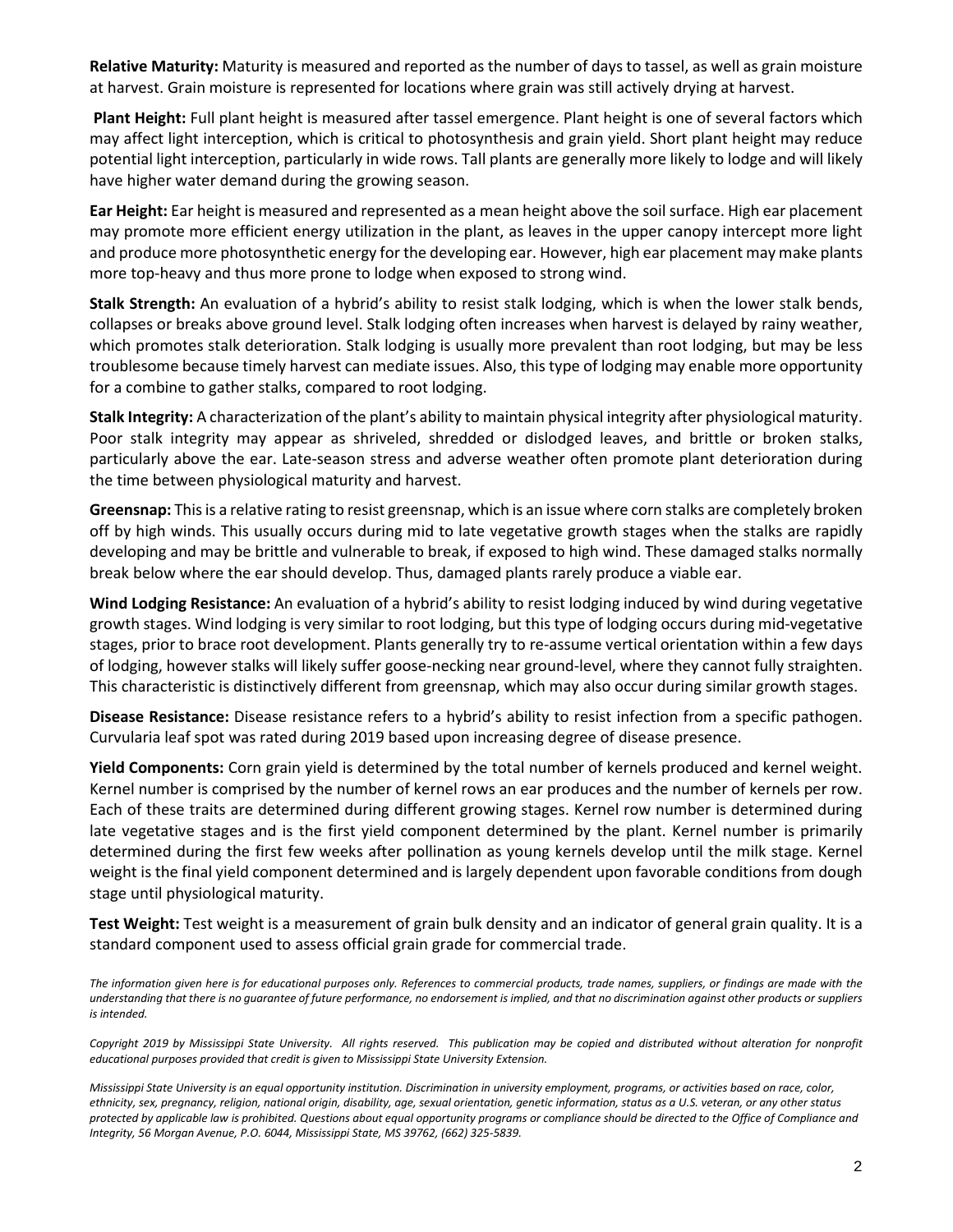### **MSU Corn Hybrid Demonstration Program**

2019 Grain Yield Summary (bu/a) **Irrigated Locations**

|  |                   |                         |                     |                |                   |                              |                       |            |                         |                     |                             | Average         |
|--|-------------------|-------------------------|---------------------|----------------|-------------------|------------------------------|-----------------------|------------|-------------------------|---------------------|-----------------------------|-----------------|
|  | <b>Brand</b>      | Hybrid                  | Shaw                | Itta Bena      | Belzoni           | Fairview                     | Metcalfe              | Schlater   | <b>Boyle</b>            | Pontotoc            | <b>MSU</b>                  | Yield*          |
|  | AgriGold          | A6544                   | 255                 | 262            | 178               | 217                          | 201                   | 182        | 185                     | 169                 | 168                         | <b>202 BCD</b>  |
|  | AgriGold          | A6659                   | 251                 | 261            | 181               | 206                          | 210                   | 175        | 183                     | 178                 | 202                         | <b>205 ABC</b>  |
|  | Armor             | 1447                    | 238                 | 262            | 174               | 190                          | 201                   | 183        | 177                     | 180                 | 179                         | <b>198 BCDE</b> |
|  | Croplan           | 5678                    | 250                 | 255            | 178               | 212                          | 190                   | 195        | 186                     | 171                 | 183                         | <b>202 BCD</b>  |
|  | <b>DEKALB</b>     | <b>DKC67-44</b>         | 246                 | 272            | 168               | 221                          | 203                   | 187        | 185                     | 194                 | 217                         | 211 A           |
|  | <b>DEKALB</b>     | <b>DKC68-69</b>         | 253                 | 268            | 167               | 210                          | 222                   | 200        | 190                     | 187                 | 204                         | 211 A           |
|  | <b>DEKALB</b>     | <b>DKC70-27</b>         | 254                 | 279            | 191               | 226                          | 203                   | 182        | 189                     | 172                 | 204                         | 211 A           |
|  | Dyna-Gro          | D54VC14                 | 243                 | 260            | 174               | 214                          | 212                   | 190        | 172                     | 177                 | 173                         | <b>202 BCD</b>  |
|  | Dyna-Gro          | D58VC65                 | 257                 | 266            | 175               | 205                          | 184                   | 194        | 177                     | 186                 | 184                         | <b>203 ABC</b>  |
|  | <b>Local Seed</b> | LC1577                  | 251                 | 254            | 173               | 191                          | 193                   | 177        | 157                     | 175                 | 177                         | 194 DE          |
|  | Mission           | A1687                   | 233                 | 244            | 158               | 194                          | 191                   | 197        | 177                     | 165                 | 179                         | 193 E           |
|  | Pioneer           | P1870                   | 234                 | 261            | 183               | 215                          | 198                   | 204        | 163                     | 175                 | 199                         | <b>203 ABC</b>  |
|  | Terral            | 24BHR99                 | 243                 | 251            | 188               | 207                          | 185                   | 197        | 170                     | 163                 | 188                         | <b>199 BCDE</b> |
|  | Terral            | 26BHR30                 | 242                 | 269            | 168               | 207                          | 211                   | 207        | 171                     | 184                 | 197                         | 206 AB          |
|  | Terral            | 28BHR18                 | 232                 | 258            | 169               | 203                          | 190                   | 185        | 167                     | 173                 | 203                         | <b>198 CDE</b>  |
|  |                   | <b>Location Average</b> | 245                 | 261            | 175               | 208                          | 200                   | 190        | 177                     | 177                 | 190                         | 203             |
|  |                   | Soil Type               | Dundee<br>silt loam | Dundee<br>loam | Alligator<br>clay | <b>Brittain</b><br>silt loam | Commerce<br>silt loam | Dubbs loam | Forestdale<br>silt loam | Adaton<br>silt loam | Marietta fine<br>sandy loam |                 |
|  |                   | <b>Planting Date</b>    | 3/24/2019           | 4/22/2019      | 3/28/2019         | 3/21/2019                    | 4/3/2019              | 3/29/2019  | 4/1/2019                | 4/24/2019           | 4/3/2019                    |                 |

*\* Grain yields were analyzed and average yield values represented with any combination of the same letter are not significantly different (P < 0.05).*

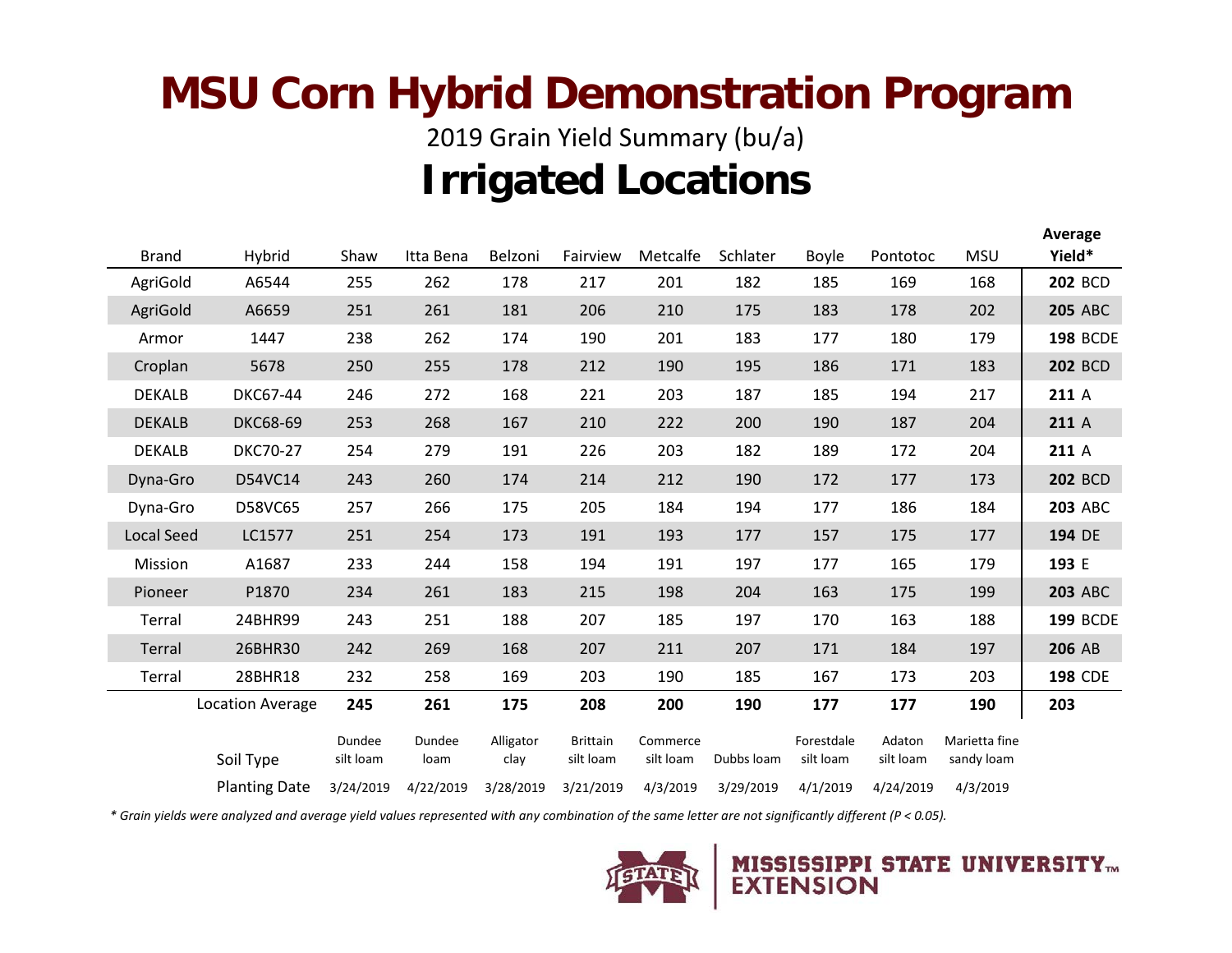#### **MSU Corn Hybrid Demonstration Program** Irrigated Entries **2019 Plant Characteristic Ratings**

|               |                 | Plant Ht Ear Ht |          |           |        |              |              | Wind<br>Curvularia |            | <b>Yield Components</b> |        |         |                 |
|---------------|-----------------|-----------------|----------|-----------|--------|--------------|--------------|--------------------|------------|-------------------------|--------|---------|-----------------|
|               |                 | Days to         | % Grain  | (feet,    | (feet, | <b>Stalk</b> | <b>Stalk</b> | Lodging            | leaf spot  | Test Wt                 | Kernel |         | Kernels Seed Wt |
| <b>Brand</b>  | Hybrid          | Tassel          | Moisture | $10$ ths) | 10ths) | Strength     | Integrity    | Resistance         | Resistance | (lbs/bu)                | Rows   | per row | (g/250)         |
| AgriGold      | A6544           | 65              | 17.4     | 8.2       | 3.4    | Medium       | Low          | Med-Low            | High       | 58.9                    | 16.3   | 36.1    | 80.5            |
| AgriGold      | A6659           | 68              | 18.2     | 8.9       | 3.9    | High         | Med-High     | Medium             | Med-Low    | 59.7                    | 14.7   | 37.7    | 83.1            |
| Armor         | 1447            | 63              | 16.7     | 8.6       | 3.7    | Medium       | Low          | Med-Low            | Low        | 60.2                    | 16.2   | 38.4    | 83.1            |
| Croplan       | 5678            | 65              | 17.8     | 8.6       | 3.7    | High         | Med-Low      | Medium             | Medium     | 60.2                    | 15.8   | 35.5    | 86.4            |
| <b>DEKALB</b> | <b>DKC67-44</b> | 65              | 17.3     | 8.9       | 3.7    | High         | Med-High     | High               | Med-High   | 60.0                    | 16.0   | 36.3    | 79.2            |
| <b>DEKALB</b> | <b>DKC68-69</b> | 66              | 19.0     | 9.2       | 4.0    | High         | High         | Medium             | Med-High   | 60.4                    | 16.1   | 33.1    | 85.6            |
| <b>DEKALB</b> | <b>DKC70-27</b> | 67              | 19.3     | 8.8       | 3.8    | High         | High         | Medium             | Med-High   | 59.5                    | 16.7   | 33.8    | 88.1            |
| Dyna-Gro      | D54VC14         | 64              | 16.8     | 8.2       | 3.4    | Medium       | Low          | Med-Low            | Low        | 60.1                    | 15.5   | 37.0    | 82.9            |
| Dyna-Gro      | D58VC65         | 64              | 17.6     | 8.6       | 3.8    | High         | Med-Low      | Medium             | Medium     | 60.2                    | 15.6   | 34.8    | 86.2            |
| Local Seed    | LC1577          | 65              | 16.4     | 8.3       | 3.7    | Medium       | Low          | Medium             | Low        | 60.2                    | 15.6   | 36.8    | 83.0            |
| Mission       | A1687           | 66              | 17.7     | 8.5       | 3.8    | Med-High     | Medium       | Medium             | Low        | 59.6                    | 15.3   | 35.2    | 89.7            |
| Pioneer       | P1870           | 67              | 19.1     | 8.9       | 4.0    | High         | High         | High               | Med-High   | 59.5                    | 16.8   | 38.2    | 75.0            |
| Terral        | 24BHR99         | 66              | 17.9     | 8.7       | 3.8    | Med-High     | Med-Low      | Medium             | Med-High   | 59.0                    | 15.6   | 34.7    | 82.1            |
| Terral        | 26BHR30         | 65              | 18.0     | 8.9       | 3.9    | Medium       | Med-Low      | High               | High       | 60.4                    | 17.3   | 38.9    | 76.6            |
| Terral        | 28BHR18         | 68              | 19.4     | 9.2       | 4.0    | Medium       | Medium       | Med-Low            | High       | 59.2                    | 17.4   | 38.7    | 78.4            |
|               |                 | 66              | 17.9     | 8.7       | 3.8    |              |              |                    |            | 59.8                    | 16.1   | 36.4    | 82.7            |

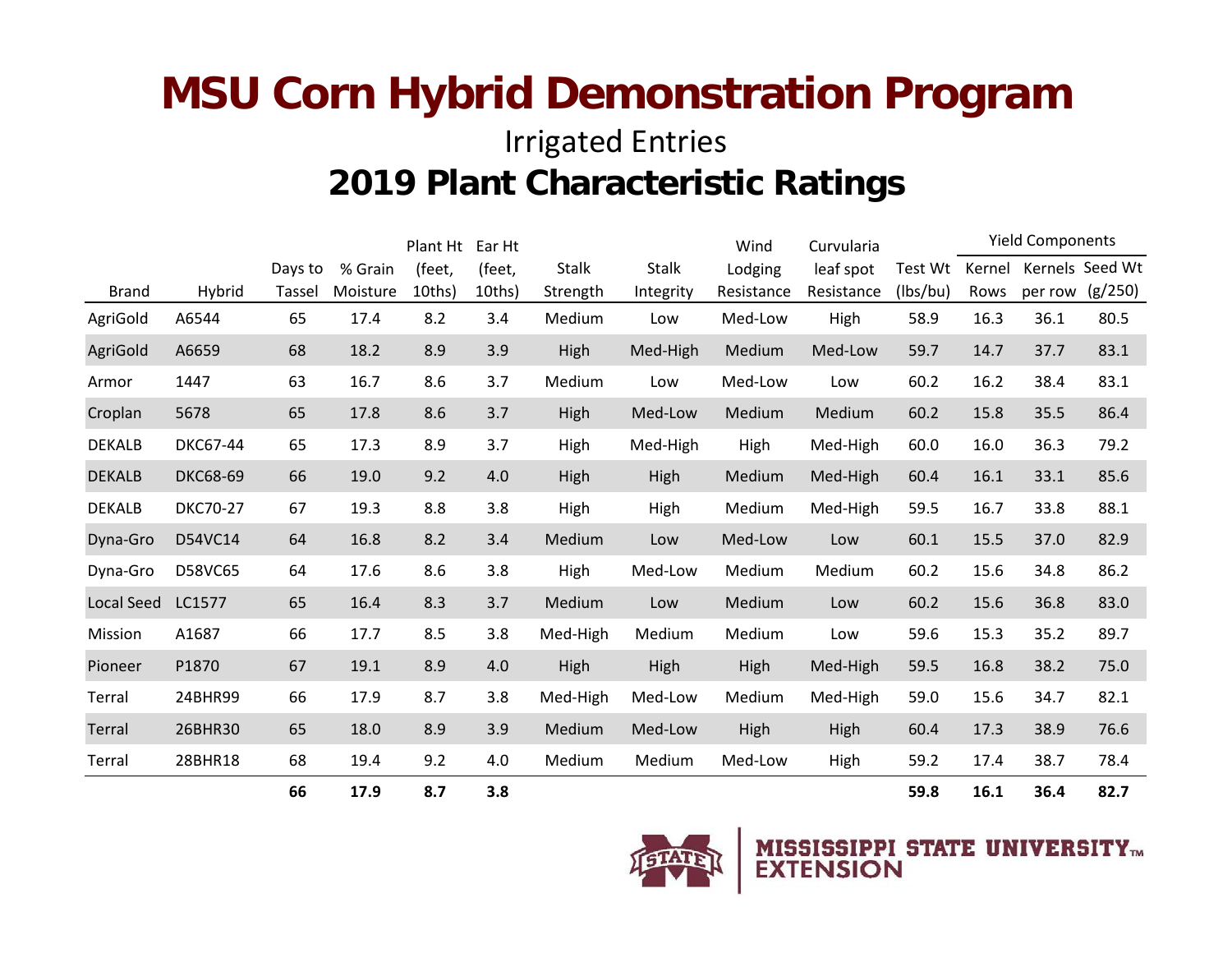### **MSU Corn Hybrid Demonstration Program**

2019 Grain Yield Summary (bu/a)

#### **Dryland Locations**

|               |                         | Artesia              | Artesia               |                       |                           | Shell-               | Average                   |                        |              |                 |
|---------------|-------------------------|----------------------|-----------------------|-----------------------|---------------------------|----------------------|---------------------------|------------------------|--------------|-----------------|
| <b>Brand</b>  | Hybrid                  | Canton               | Low Pop               | High Pop              | Muldon                    | <b>MSU</b>           | Pontotoc                  | mound                  | <b>NMREC</b> | Yield*          |
| AgriGold      | A644-32                 | 181                  | 155                   | 164                   | 195                       | 196                  | 171                       | 121                    | 189          | <b>171 BCDE</b> |
| AgriGold      | A6659                   | 178                  | 168                   | 173                   | 208                       | 181                  | 203                       | 117                    | 207          | 179 AB          |
| Armor         | 1447                    | 193                  | 155                   | 175                   | 192                       | 197                  | 192                       | 120                    | 174          | 175 BC          |
| Croplan       | 5678                    | 180                  | 162                   | 160                   | 202                       | 171                  | 190                       | 109                    | 190          | <b>170 CDE</b>  |
| <b>DEKALB</b> | DKC67-44                | 187                  | 170                   | 191                   | 213                       | 197                  | 202                       | 126                    | 195          | 185 A           |
| <b>DEKALB</b> | <b>DKC68-69</b>         | 183                  | 151                   | 171                   | 213                       | 172                  | 215                       | 111                    | 195          | 176 BC          |
| <b>DEKALB</b> | <b>DKC70-27</b>         | 159                  | 158                   | 163                   | 200                       | 187                  | 200                       | 108                    | 190          | <b>171 CDE</b>  |
| Dyna-Gro      | D54VC14                 | 174                  | 164                   | 163                   | 209                       | 190                  | 193                       | 122                    | 191          | 176 BC          |
| Dyna-Gro      | D58VC65                 | 185                  | 147                   | 165                   | 196                       | 172                  | 190                       | 118                    | 191          | <b>171 CDE</b>  |
| Local Seed    | LC1577                  | 190                  | 158                   | 175                   | 200                       | 193                  | 193                       | 114                    | 153          | <b>172 BCD</b>  |
| Pioneer       | P1464                   | 182                  | 167                   | 167                   | 197                       | 194                  | 199                       | 122                    | 188          | <b>177 ABC</b>  |
| Terral        | 24BHR99                 | 169                  | 144                   | 156                   | 198                       | 178                  | 185                       | 97                     | 178          | 163 E           |
| Terral        | 28BHR18                 | 167                  | 146                   | 155                   | 193                       | 184                  | 175                       | 119                    | 170          | 164 DE          |
|               | <b>Location Average</b> | 179                  | 157                   | 168                   | 201                       | 185                  | 193                       | 116                    | 185          | 173             |
|               | Soil Type               | Falkner<br>silt loam | Okolona<br>silty clay | Okolona<br>silty clay | Tensas silty<br>clay loam | Sumter<br>silty clay | Leeper silty<br>clay loam | Vicksburg<br>silt loam | Houston clay |                 |
|               | <b>Planting Date</b>    | 5/2/2019             | 5/2/2019              | 5/2/2019              | 5/1/2019                  | 4/24/2019            | 4/24/2019                 | 5/2/2019               | 4/23/2019    |                 |

*\* Grain yields were analyzed and average yield values represented with any combination of the same letter are not significantly different (P < 0.05).*